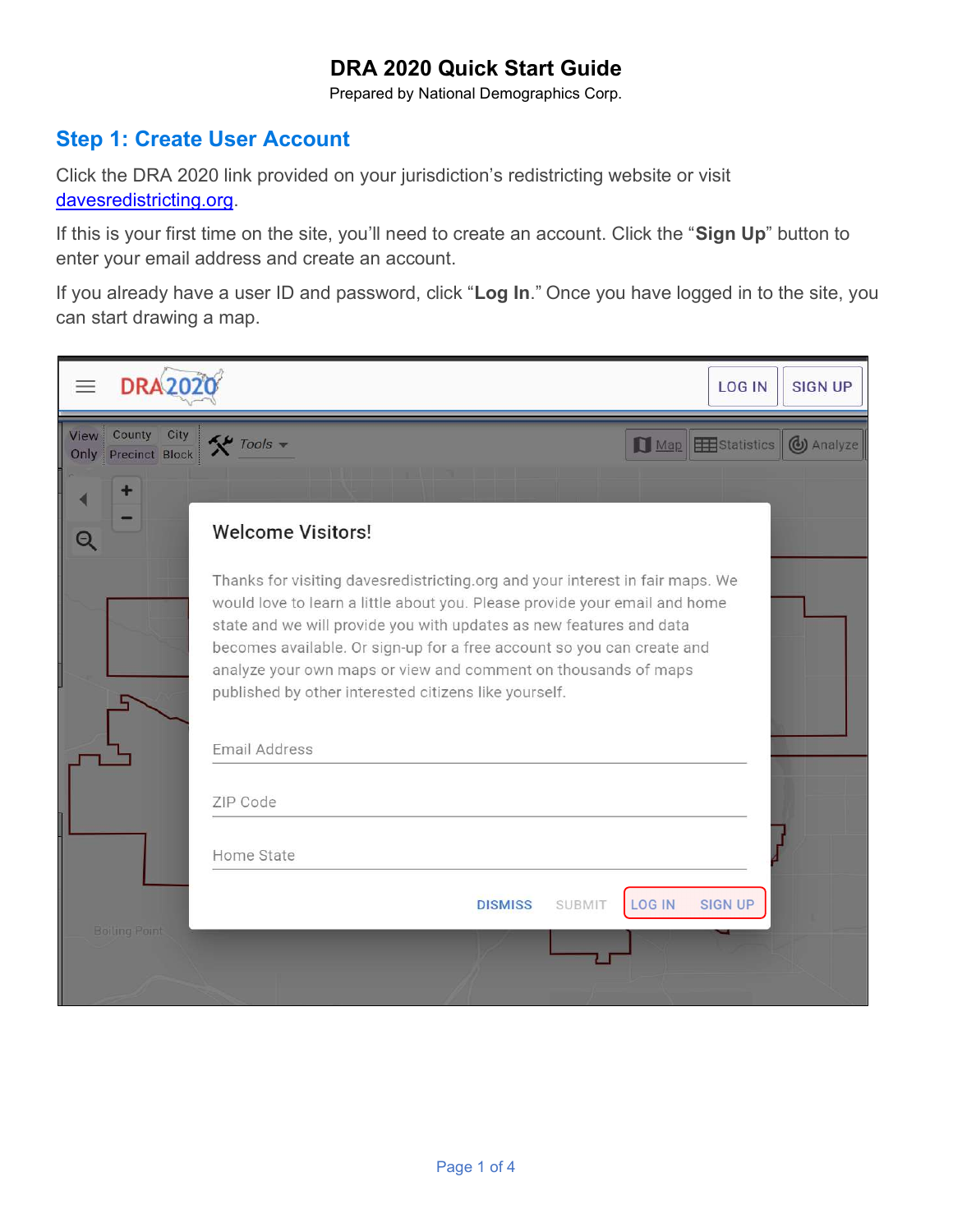Prepared by National Demographics Corp.

#### Step 2: Open the Map Template

Click the DRA 2020 link on your jurisdiction's redistricting website to open the mapping tool template. It takes several seconds to load the page, so be patient!

Once the template has loaded, click the **Paintbrush** icon at the top of the page. When prompted to duplicate the map, click "Yes."



You will now be directed to a page titled "My Maps." Double click on the map named "Copy of..." to open your blank template and begin drawing districts.

| $My Maps \vee$ (1 map) |         |                                          |        |                       | New Map   O New Community<br>$\vert \mathbf{r} \vert$ Import |            |              |  |
|------------------------|---------|------------------------------------------|--------|-----------------------|--------------------------------------------------------------|------------|--------------|--|
|                        | Preview | Name                                     | Labels | Modified $\downarrow$ | (⊌                                                           | Plan       | <b>State</b> |  |
|                        |         | Copy of Camarillo Redistricting Template |        | 3:31 PM               | $\Omega$                                                     | 2020/Other | CA           |  |

## Step 3: Name Your Map

After you've opened the template, click on the map title at the top of the page. In the popup window, enter a name for your map.

We suggest using your name in the title so you will be able to recognize your map when it is presented for consideration.

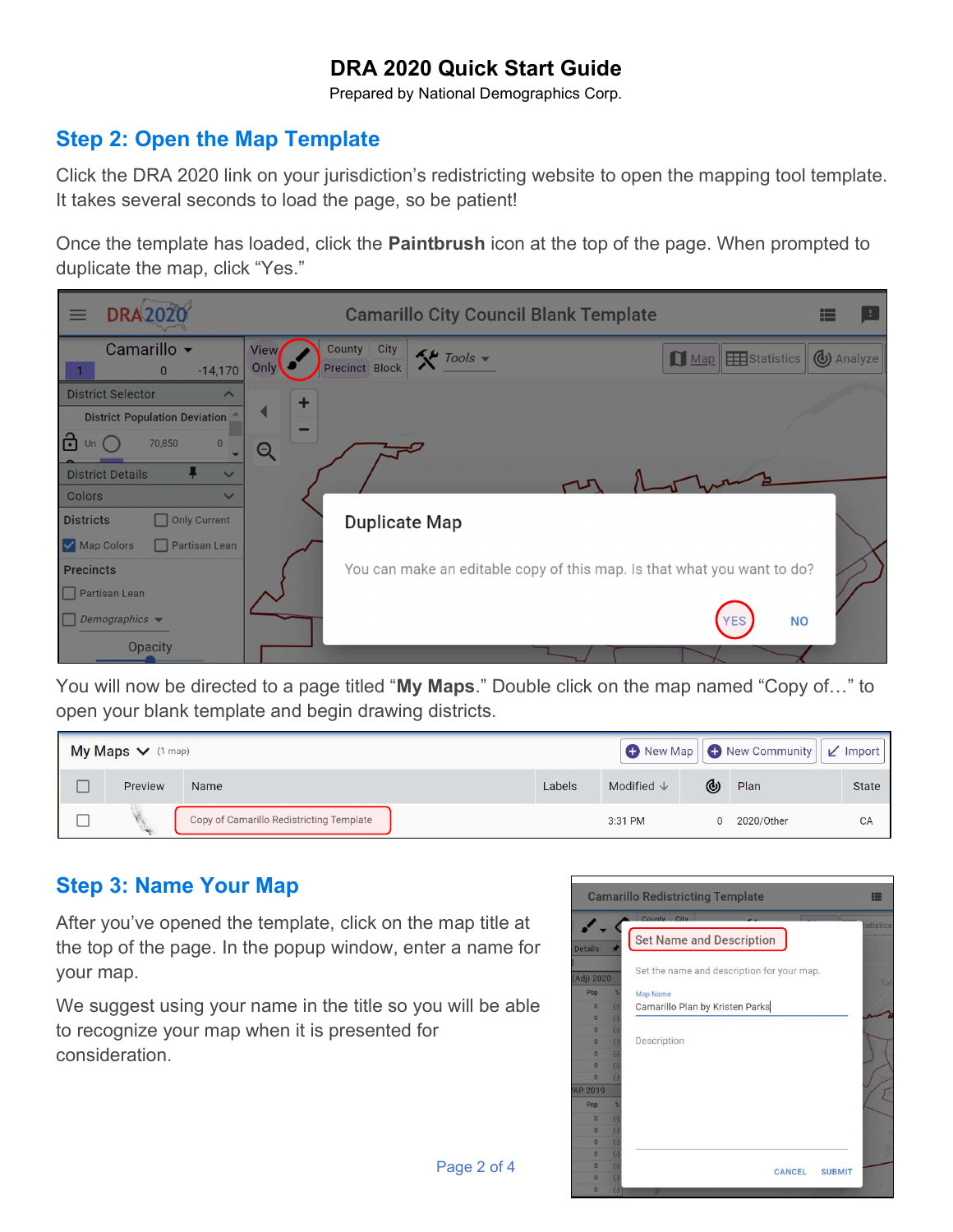Prepared by National Demographics Corp.

#### Step 4: Draw Districts

Use the radio buttons in the **District Selector** box on the left side of the page to choose which district to draw.

After selecting a district, click the **Paintbrush** icon at the top of the page to enter **Paint Mode**. Click precincts on the map to add them to your selected district.



In the example above, one precinct has been added to District 1.

To exit Paint Mode, click the Hand icon. This opens the Pan tool, which you can use to move the map by clicking and dragging across the screen.

To correct the boundaries of your districts, click the Eraser icon at the top corner of the page. Click and drag to remove units from that district. You can also click the Undo/Redo buttons to revert your most recent modifications to the map.

To draw another district, select a new district from the District Selector box. Your goal, at the very least, is to assign all the precincts to districts so that each district has about the same population, and to make sure each district is contiguous (all parts are connected).